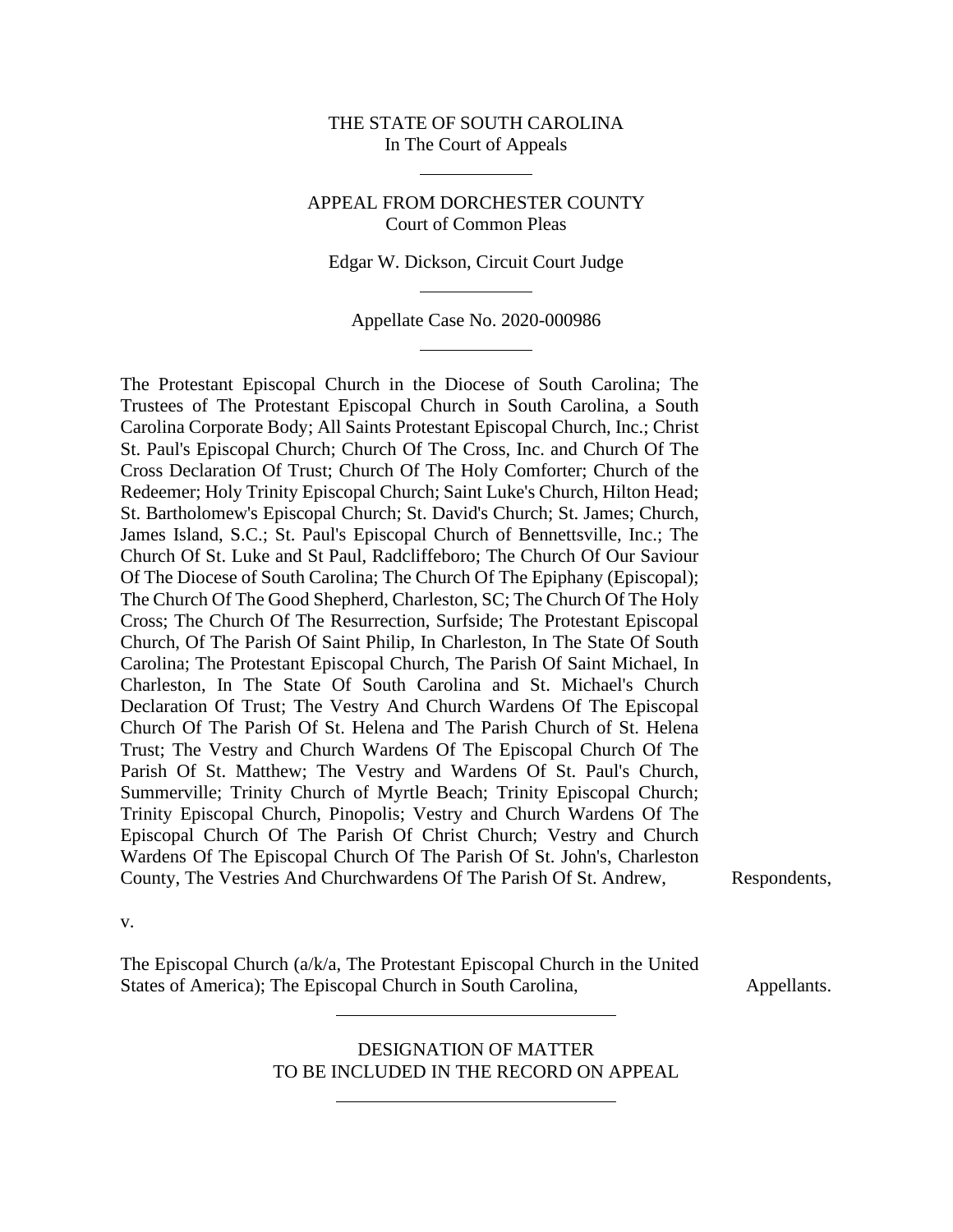Appellants propose the following be included in the Record on Appeal:

## **Orders**

- 1. Circuit Court Order filed June 19, 2020 (granting Motion for Clarification, etc.).
- 2. Circuit Court Order filed July 13, 2020 (denying Motion for Reconsideration, etc.).
- 3. Circuit Court Form 4 Order entered January 10, 2018.
- 4. Circuit Court Final Order filed February 3, 2015.
- 5. South Carolina Supreme Court Opinion No. 27731 (slip opinion) dated August 2, 2017.
- 6. South Carolina Supreme Court Order dated November 17, 2017 (denying Petition for Rehearing).
- 7. South Carolina Supreme Court Order dated November 17, 2017 (denying Motion to Recuse).
- 8. South Carolina Supreme Court Remittitur dated November 17, 2017.
- 9. South Carolina Supreme Court Order dated March 31, 2020 (denying Writ of Prohibition).
- 10. South Carolina Supreme Court Order dated June 28, 2019 (denying Writ of Mandamus).

#### **South Carolina Supreme Court Filings**

- 11. Notice of Appeal filed March 24, 2015.
- 12. Petition for Rehearing by all Respondents filed September 1, 2017 .
- 13. Motion to Recuse the Honorable Justice Kaye G. Hearn, etc., filed September 1, 2017.
- 14. Petition for Rehearing by Respondent Church of the Good Shepherd filed September 6, 2017.
- 15. Return filed September 18, 2017.
- 16. Reply in Support of Motion to Recuse, etc., filed September 25, 2017.
- 17. Reply in Support of Petition for Rehearing filed September 25, 2017.
- 18. Reply to Return of the National Church by Respondent Church of the Good Shepherd filed September 25, 2017.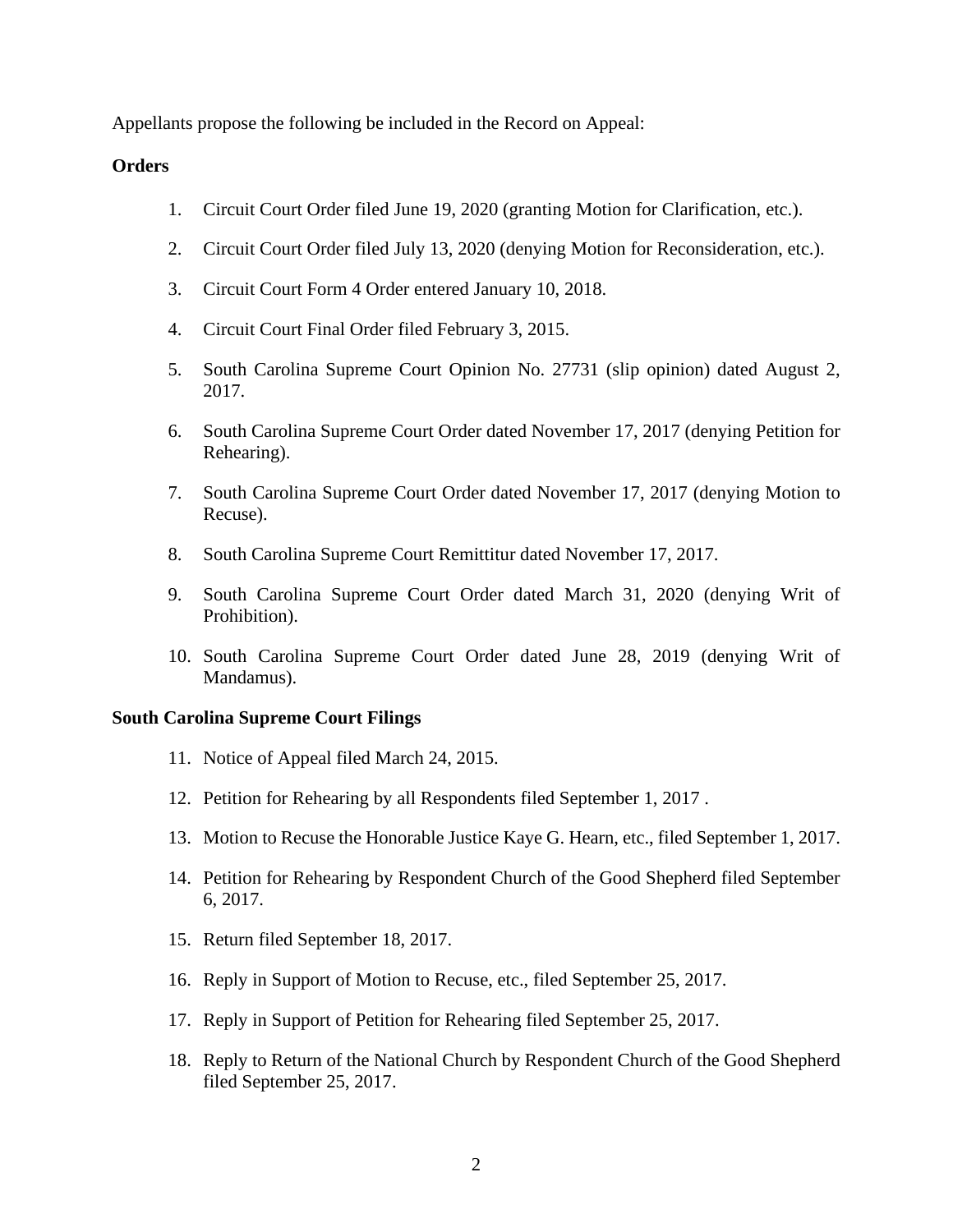- 19. Petition for Writ of Mandamus dated March 20, 2019.
- 20. Petition for Writ of Prohibition dated February 21, 2020.

### **Supreme Court of the United States Filings**

- 21. Petition for Writ of Certiorari dated February 9, 2018.
- 22. Reply Brief for Petitioners regarding Petition for Writ of Certiorari dated May 15, 2018.
- 23. Denial of petition for writ of certiorari dated June 11, 2018.

## **Circuit Court Filings**

- 24. Second Amended Complaint filed March 5, 2013.
- 25. Answer and Counterclaims of Defendant TEC filed March 28, 2013.
- 26. Answer and Counterclaims of Defendant TECSC filed March 28, 2013.
- 27. Reply to Defendant TEC's Counterclaims by Plaintiffs The Protestant Episcopal Church in the Diocese of South Carolina and The Trustees of The Protestant Episcopal Church in South Carolina dated April 18, 2013.
- 28. Reply to Defendant TECSC's Counterclaims by Plaintiffs The Protestant Episcopal Church in the Diocese of South Carolina and The Trustees of The Protestant Episcopal Church in South Carolina dated April 18, 2013.
- 29. Plaintiffs' Motion for Clarification of Jurisdiction and For Other Relief filed March 23, 2018.
- 30. Plaintiffs' Memorandum in Support of Motion for Clarification of Jurisdiction and For Other Relief filed September 24, 2018.
- 31. Plaintiffs' Supplement to Motion for Clarification of Jurisdiction and For Other Relief filed September 24, 2018.
- 32. Defendants' Brief in Opposition to Plaintiffs' Motion for Clarification and Further Relief filed October 8, 2018.
- 33. Plaintiffs' Reply to Defendants' Brief in Opposition to Plaintiffs' Motion for Clarification and Further Relief filed October 12, 2018.
- 34. Plaintiffs' Supplemental Memorandum in Support of Motion for Clarification and Proposed Order filed September 24, 2018.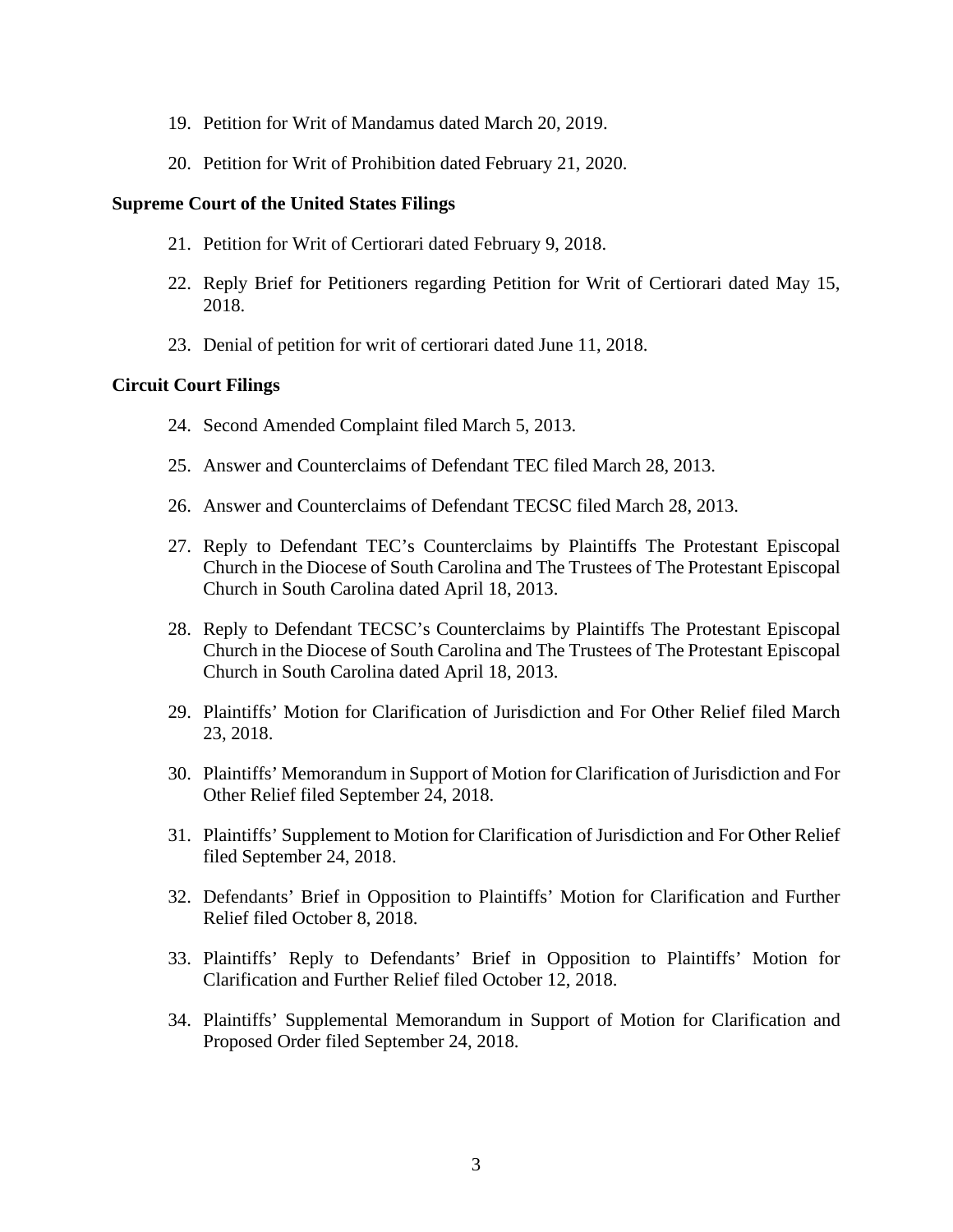- 35. Defendants' Petition for Execution and Further Relief on Declaratory Judgments of the South Carolina Supreme Court and for the Appointment of a Special Master filed May 8, 2018.
- 36. Defendants' Amended Petition for Execution and Further Relief on Declaratory Judgments of the South Carolina Supreme Court and for the Appointment of a Special Master filed May 16, 2018.
- 37. Defendants' Memorandum in Support of Petition for Execution and Further Relief on Declaratory Judgments of the South Carolina Supreme Court and for the Appointment of a Special Master filed September 24, 2018.
- 38. Plaintiffs' Response in Opposition to Defendants' Memorandum in Support of Petition for Execution filed October 5, 2018.
- 39. Defendants' Petition for an Accounting filed July 11, 2018.
- 40. Defendants' Memorandum in Support of Petition for an Accounting filed September 24, 2018.
- 41. Plaintiffs' Response in Opposition to Defendants' Memorandum in Support of Petition for an Accounting filed October 5, 2018.
- 42. Defendants' Omnibus Reply Brief to Plaintiffs' Opposition Briefs to Defendants' Petition for Enforcement, Petition for an Accounting, and Motion to Dismiss Betterment Action filed October 15, 2018.
- 43. Letter from Thomas Tisdale to Judge Dickson dated November 25, 2019.
- 44. Letter from Alan Runyan to Judge Dickson dated May 25, 2020.
- 45. Letter from Thomas Tisdale to Judge Dickson dated June 1, 2020.
- 46. Defendants' Motion for Reconsideration and to Alter or Amend filed June 29, 2020.
- 47. Plaintiffs' Memorandum in Opposition to Defendants' Motion for Reconsideration and to Alter or Amend filed July 9, 2020.
- 48. Email from Judge Dickson's law clerk to counsel dated January 8, 2019.
- 49. Email from Judge Dickson's law clerk to counsel dated January 14, 2019.
- 50. Email from Judge Dickson's law clerk to counsel dated February 6, 2020.
- 51. Proposed Order submitted by Plaintiffs.
- 52. Proposed Order submitted by Defendants.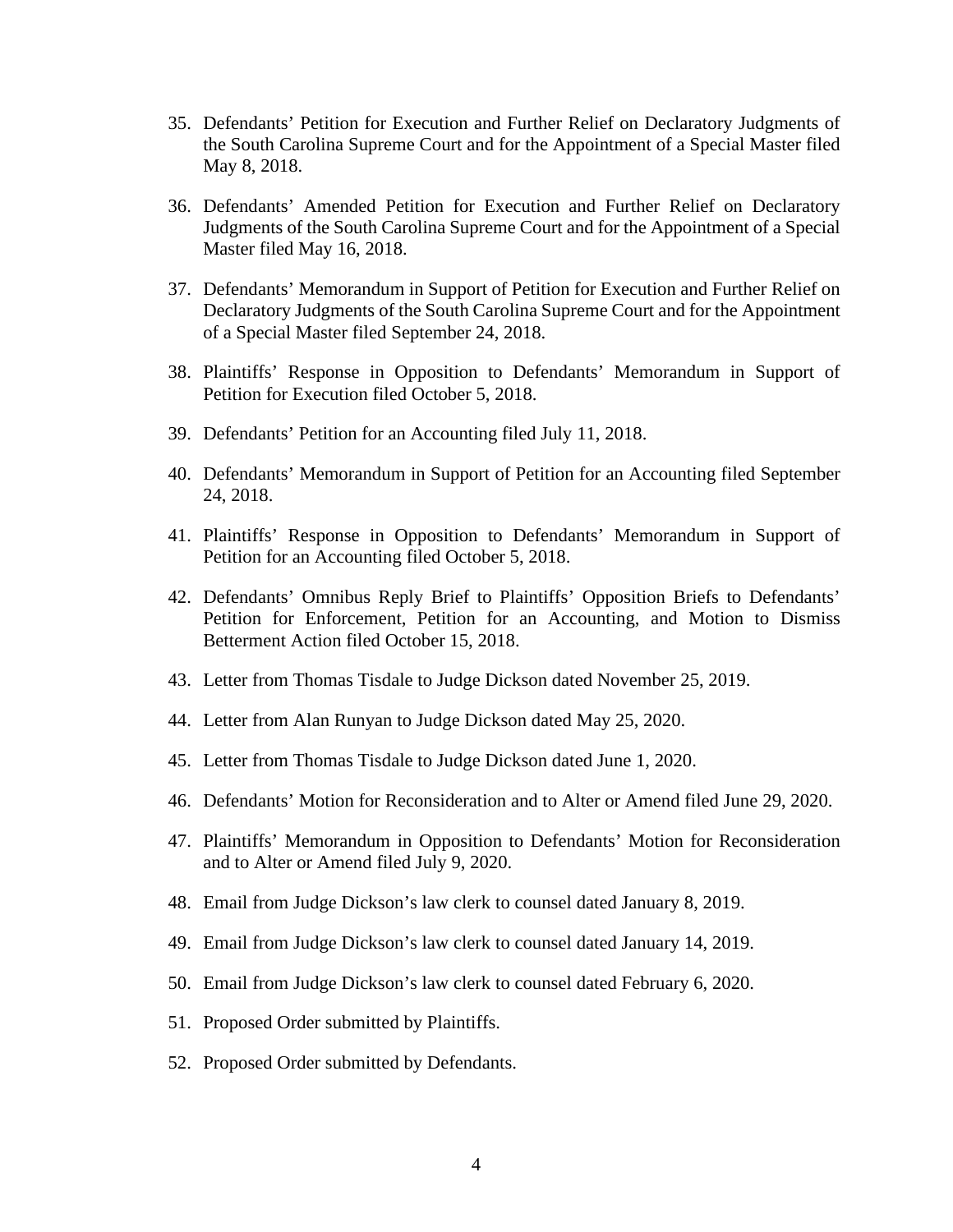#### **Circuit Court Proceedings (After Remittitur)**

- 53. Transcript of November 19, 2018 hearing (p. 1; p. 3, line 18 to p. 38, line 10; p. 38, line 21 to p. 46, line 15).
- 54. Transcript of July 23, 2019 hearing (p. 1; p. 4, lines 1-4).
- 55. Transcript of November 26, 2019 hearing (p. 1; p. 3, line 12 to p. 6, line 9; p. 7, line 9 to p. 21, line 18; p. 22, line 6 to p. 36, line 7; p. 37, line 14 to p. 43, line 9; p. 44, line 8 to p. 54, line 23; p. 55, line 15 to p. 57, line 1; p. 57, line 19 to p. 59, line 7; p. 60, line 20 to p. 70, line 8; p. 71, line 3 to p. 72, line 1; p. 73, line 5 to p. 73, line 23; p. 74, line 12 to p. 74, line 21; p. 75, line 7 to p. 75, line 10; p. 76, line 6 to p. 83, line 3; p. 84, line 10 to p. 90, line 4).
- 56. Transcript of February 27, 2020 hearing (p. 1; p. 6, line 4 to p. 6, line 14; p. 7, line 6 to p. 25, line 23).

I certify that this designation contains no matter which is irrelevant to this appeal.

Dated: November 12, 2020 Respectfully submitted,

*/s/ Bert G. Utsey, III* Bert G. Utsey, III PETERS, MURDAUGH, PARKER, ELTZROTH & DETRICK, P.A. P.O. Box 30968 Charleston, SC 29417 (843) 818-4399 [butsey@pmped.com](mailto:butsey@pmped.com)

Thomas S. Tisdale, Jr. Jason S. Smith HELLMAN YATES & TISDALE 105 Broad Street, Third Floor Charleston, South Carolina 29401 (843) 266-9099 [tst@hellmanyates.com](mailto:tst@hellmanyates.com) [js@hellmanyates.com](mailto:js@hellmanyates.com)

Kathleen F. Monoc MONOC LAW, LLC 77 Grove Street Charleston, South Carolina 29403 (843) 790-8910 [katie@monoclaw.com](mailto:katie@monoclaw.com)